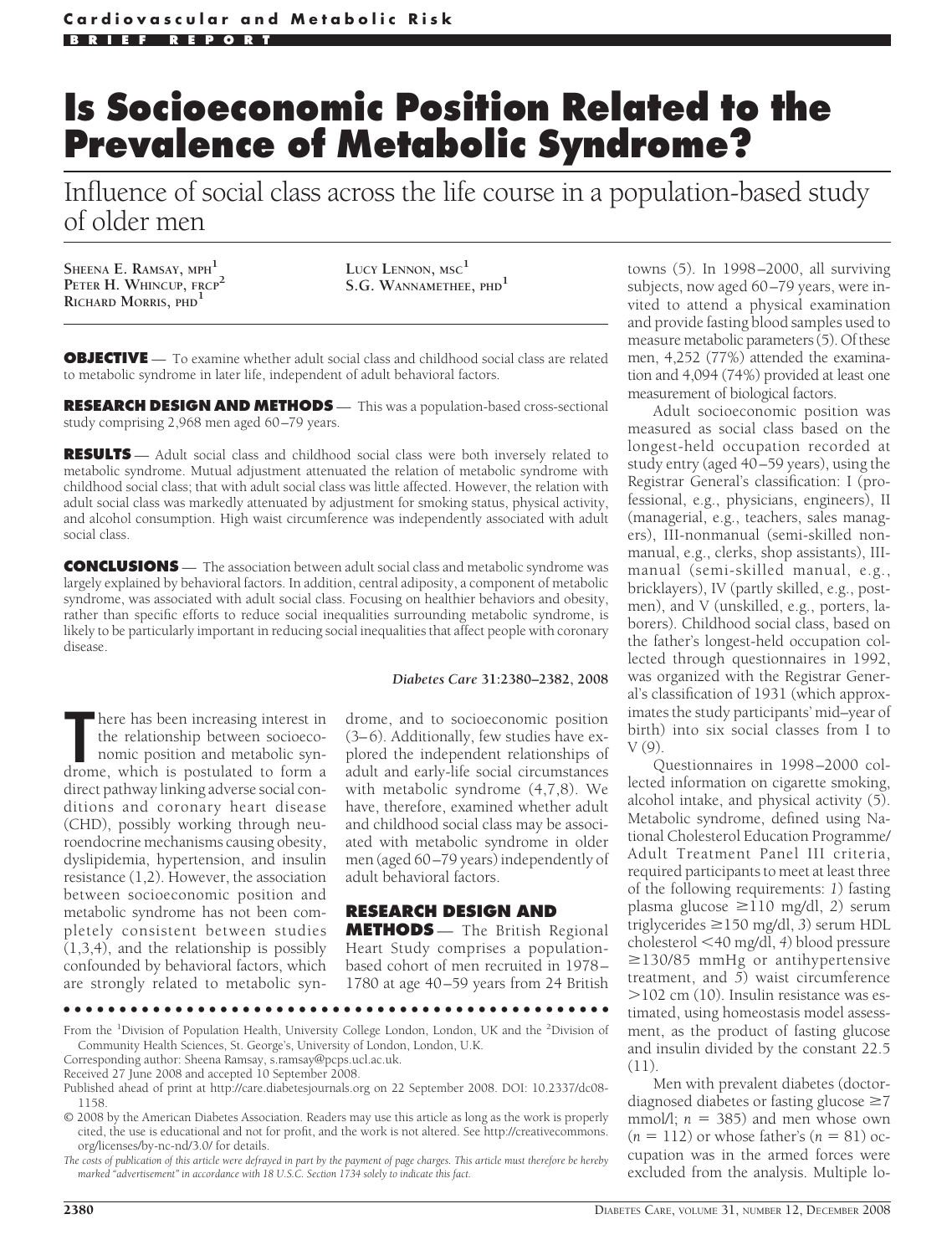**Table 1—***Prevalence of and ORs for metabolic syndrome according to adult and childhood social class (3,134 nondiabetic men aged 60 –79 years)*

|                                                   | n     | Metabolic<br>syndrome | Adjustment for<br>age | Adjustment for<br>age and social<br>class* | Adjustment for<br>age and adult<br>behavioral<br>factors† |
|---------------------------------------------------|-------|-----------------------|-----------------------|--------------------------------------------|-----------------------------------------------------------|
| Adult social class                                |       |                       |                       |                                            |                                                           |
| 1                                                 | 305   | 70(23)                | 1.00                  | 1.00                                       | 1.00                                                      |
| $\mathbf{H}$                                      | 857   | 209(24)               | $1.08(0.80 - 1.48)$   | $1.06(0.78 - 1.45)$                        | $1.02(0.74 - 1.40)$                                       |
| III-nonmanual                                     | 311   | 84 (27)               | $1.24(0.86 - 1.79)$   | $1.19(0.82 - 1.73)$                        | $1.11(0.76 - 1.61)$                                       |
| III-manual                                        | 1,141 | 348 (31)              | $1.47(1.10-1.98)$     | $1.38(1.02 - 1.88)$                        | $1.27(0.94 - 1.73)$                                       |
| IV                                                | 266   | 77(29)                | $1.37(0.94 - 1.99)$   | $1.26(0.86 - 1.86)$                        | $1.15(0.78 - 1.70)$                                       |
| V                                                 | 88    | 29(33)                | $1.64(0.98 - 2.76)$   | $1.50(0.88 - 2.54)$                        | $1.22(0.71 - 2.08)$                                       |
| P for trend                                       |       |                       | 0.0005                | 0.008                                      | 0.06                                                      |
| Manual (III-manual, IV, V) vs. nonmanual (I, II,  |       |                       |                       |                                            |                                                           |
| III-nonmanual)                                    |       |                       | $1.33(1.13 - 1.57)$   | $1.27(1.07-1.50)$                          | $1.21(1.02 - 1.43)$                                       |
| Childhood social class                            |       |                       |                       |                                            |                                                           |
| I                                                 | 136   | 28(21)                | 1.00                  | 1.00                                       | 1.00                                                      |
| $\mathbf{I}$                                      | 460   | 118(26)               | $1.33(0.84 - 2.13)$   | $1.26(0.79 - 2.01)$                        | $1.23(0.77 - 1.97)$                                       |
| III-nonmanual                                     | 352   | 91(26)                | $1.35(0.83 - 2.18)$   | $1.27(0.78 - 2.05)$                        | $1.27(0.78 - 2.07)$                                       |
| III-manual                                        | 1,184 | 321(27)               | $1.44(0.93 - 2.22)$   | $1.27(0.82 - 1.99)$                        | $1.28(0.82 - 1.99)$                                       |
| IV                                                | 473   | 150(32)               | $1.80(1.14 - 2.84)$   | $1.55(0.96 - 2.48)$                        | $1.57(0.99 - 2.51)$                                       |
| V                                                 | 363   | 109(30)               | $1.66(1.03 - 2.65)$   | $1.40(0.86 - 2.28)$                        | $1.45(0.90 - 2.34)$                                       |
| P for trend                                       |       |                       | 0.006                 | 0.10                                       | 0.05                                                      |
| Manual (III-manual, IV, V) vs. nonmanual (I, II,  |       |                       |                       |                                            |                                                           |
| III-nonmanual)                                    |       |                       | $1.24(1.04 - 1.49)$   | $1.13(0.93 - 1.37)$                        | $1.17(0.97 - 1.41)$                                       |
| Adult and childhood social class                  |       |                       |                       |                                            |                                                           |
| Childhood and adult non-manual social class       | 635   | 156(25)               | 1.00                  |                                            | 1.00                                                      |
| Childhood nonmanual and adult manual social class | 230   | 58 (25)               | $1.04(0.73 - 1.47)$   |                                            | $0.94(0.66 - 1.35)$                                       |
| Childhood manual and adult nonmanual social class | 817   | 205(25)               | $1.03(0.81 - 1.31)$   |                                            | $0.99(0.78 - 1.28)$                                       |
| Childhood manual and adult manual social class    | 1,240 | 391 (32)              | $1.41(1.14-1.76)$     |                                            | $1.26(1.00 - 1.58)$                                       |
| P for trend                                       |       |                       | 0.001                 |                                            | 0.03                                                      |

Data are *n* (%) or OR (95% CI) unless otherwise indicated. \*Adult and childhood social class adjusted for each other. †Adult behavioral factors included smoking, physical activity, and alcohol consumption.

gistic regression was carried out using SAS version 9.1.

**RESULTS** — Among 2,968 men aged 60 –79 years without prevalent diabetes, 817 men (28%) had metabolic syndrome. Both adult and childhood social class showed an inverse relationship with metabolic syndrome, as lower social classes had greater odds of metabolic syndrome (Table1). When mutually adjusted, the association of childhood social class with metabolic syndrome was diminished, whereas the association of adult social class was little altered. However, when adjusted for adult behavioral factors, the association of adult social class was markedly attenuated. Manual social class both in childhood and in adulthood was associated with the highest odds of metabolic syndrome compared with nonmanual social class both in childhood and in adulthood; this was appreciably reduced when adjusted for adult behavioral factors (Table 1). There was no evidence that the relation between childhood social class and metabolic syndrome was different in adult nonmanual or manual social class  $(P = 0.17$  for interaction).

Of the individual components of the metabolic syndrome, only high waist circumference was associated with adult social class independently of childhood social class and adult behavioral factors (adult social class V vs. I: OR 1.71 [95% CI 1.02-2.88]; P for trend =  $0.0006$ . Childhood social class was not independently associated with the individual components. The association of adult social class with homeostasis model assessment ( $P$  for trend  $= 0.02$ ) was attenuated when adjusted for adult behavioral factors ( $P$  for trend  $= 0.17$ ). There was no evidence of a relationship between childhood social class and insulin resistance.

**CONCLUSIONS** — Although metabolic syndrome has been proposed as a link between low socioeconomic position and CHD (2), we did not find an independent association between social class (either in adulthood or childhood) and metabolic syndrome in older British men. Adult behavioral factors (physical activity, smoking, and alcohol consumption) were responsible for the relationship between adult social class and metabolic syndrome. There was some increased risk of metabolic syndrome in men of manual social class both in childhood and in adulthood that was to a large extent explained by adult behavioral factors. There was no evidence of an independent association of adult/childhood social class with insulin resistance. Adult social class was strongly related to high waist circumference, a component of metabolic syndrome. It is therefore likely that the role of metabolic syndrome in social inequalities among people with CHD is largely due to behavioral factors and